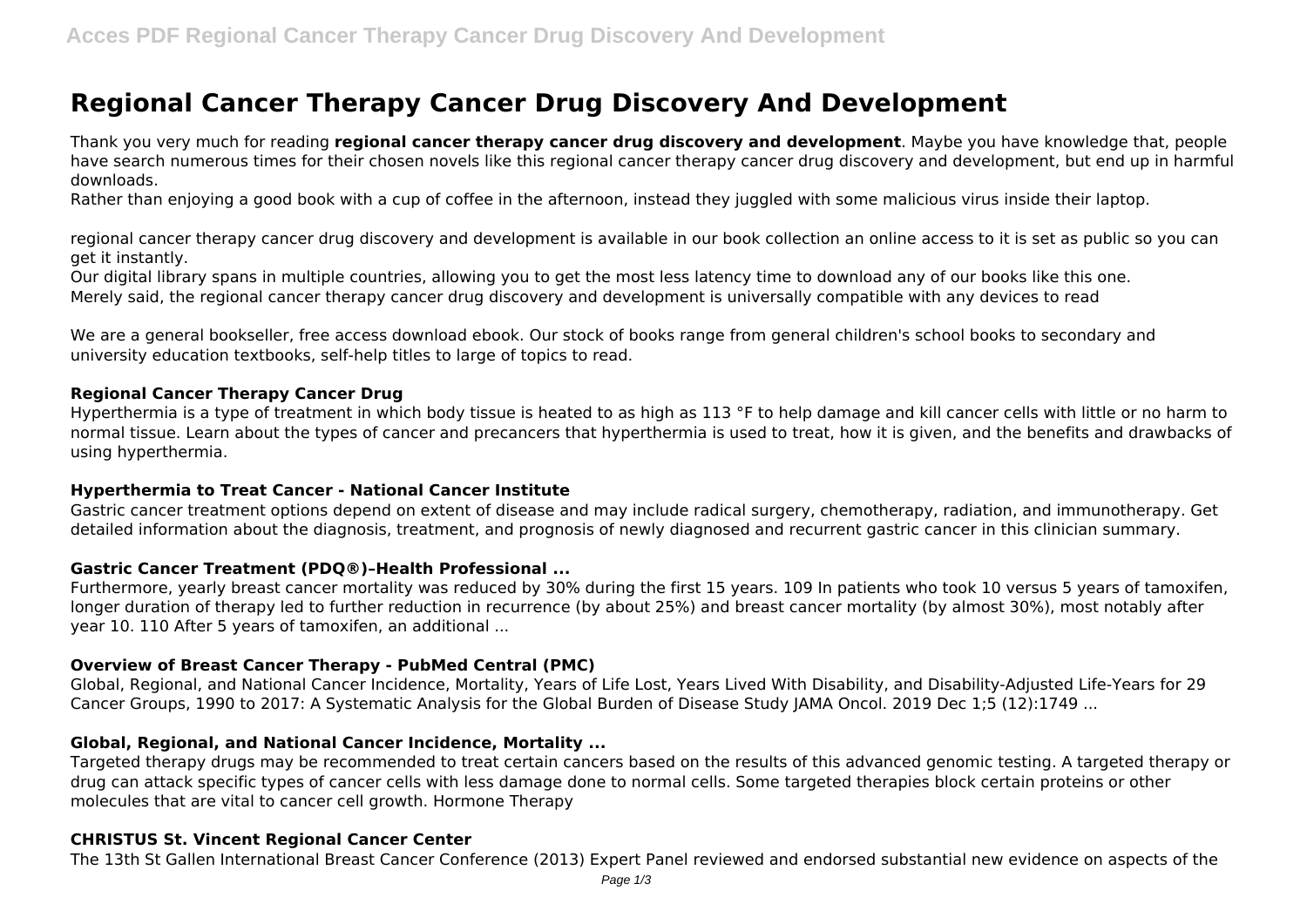local and regional therapies for early breast cancer, supporting less extensive surgery to the axilla and shorter durations of radiation therapy.

## **Personalizing the treatment of women with early breast ...**

Global Cancer Cachexia Market Analysis & Forecasts, 2012-2020 & 2021-2026 - Numerous Efforts Underway to Improve Therapy for Cancer Presents Lucrative Opportunities Read full article January 21 ...

## **Global Cancer Cachexia Market Analysis & Forecasts, 2012 ...**

The Cancer Center at Self Regional Healthcare is dedicated to providing our patients with integrated and comprehensive cancer treatments that are designed with the patient in mind. People with the most common types of cancer – breast, prostate, lung, colon, gynecologic and skin cancers, as well as many other cancers, can receive the care they ...

## **Cancer Center - Self Regional Healthcare | Greenwood, SC**

From the latest cancer-fighting technology to a beautiful state-of-the-art facility and services, Centra offers excellent outpatient cancer care for patients and their families throughout Central Virginia at the Centra Alan B. Pearson Regional Cancer Center. Are you a new patient or considering the Alan B. Pearson Regional Cancer Center for your cancer care or the care of a

## **Alan B. Pearson Regional Cancer Center | Centra Health ...**

In patients with regional cancer, a significant improvement in OS was observed for the Reolysin group versus the control group ( $P = 0.0146$ ). 57 The FDA in the USA granted Reolysin an orphan drug designation for malignant glioma, ovarian cancer and pancreatic cancer in 2015.

## **Oncolytic virus therapy: A new era of cancer treatment at dawn**

Burzynski, S.R. Targeted Therapy for Brain Tumors. Editor: Andrew V. Yang. Brain Cancer Therapy and Surgical Interventions. New York (NY); Nova Science Publishers, Inc. 2006;77-111. Burzynski, S.R. The breakthrough in therapy and prevention in medicine of 21st century (2). Epigenome and gene silencing. Epigenom i wyciszanie genow.

# **S.R. Burzynski, MD, PhD | Cancer Specialist, Cancer Drug ...**

Global Cancer Drug Therapy Market is a study launched by Market Research Place that combines business analysis with particular forecasting and predicting of market trends and a competitive research explication that allows users to make judgments targeted at optimum market clarity. The Cancer Drug Therapy market research report was developed with a percentage CAGR for the predicted period 2021 ...

# **Global Cancer Drug Therapy Market 2021 - Technological ...**

Nine different antibody–drug conjugates (ADCs) are currently approved as cancer treatments, with dozens more in preclinical and clinical development. The primary goal of ADCs is to improve the ...

# **Unlocking the potential of antibody–drug conjugates for ...**

Cancer is a group of diseases involving abnormal cell growth with the potential to invade or spread to other parts of the body. These contrast with benign tumors, which do not spread. Possible signs and symptoms include a lump, abnormal bleeding, prolonged cough, unexplained weight loss, and a change in bowel movements. While these symptoms may indicate cancer, they can also have other causes.

## **Cancer - Wikipedia**